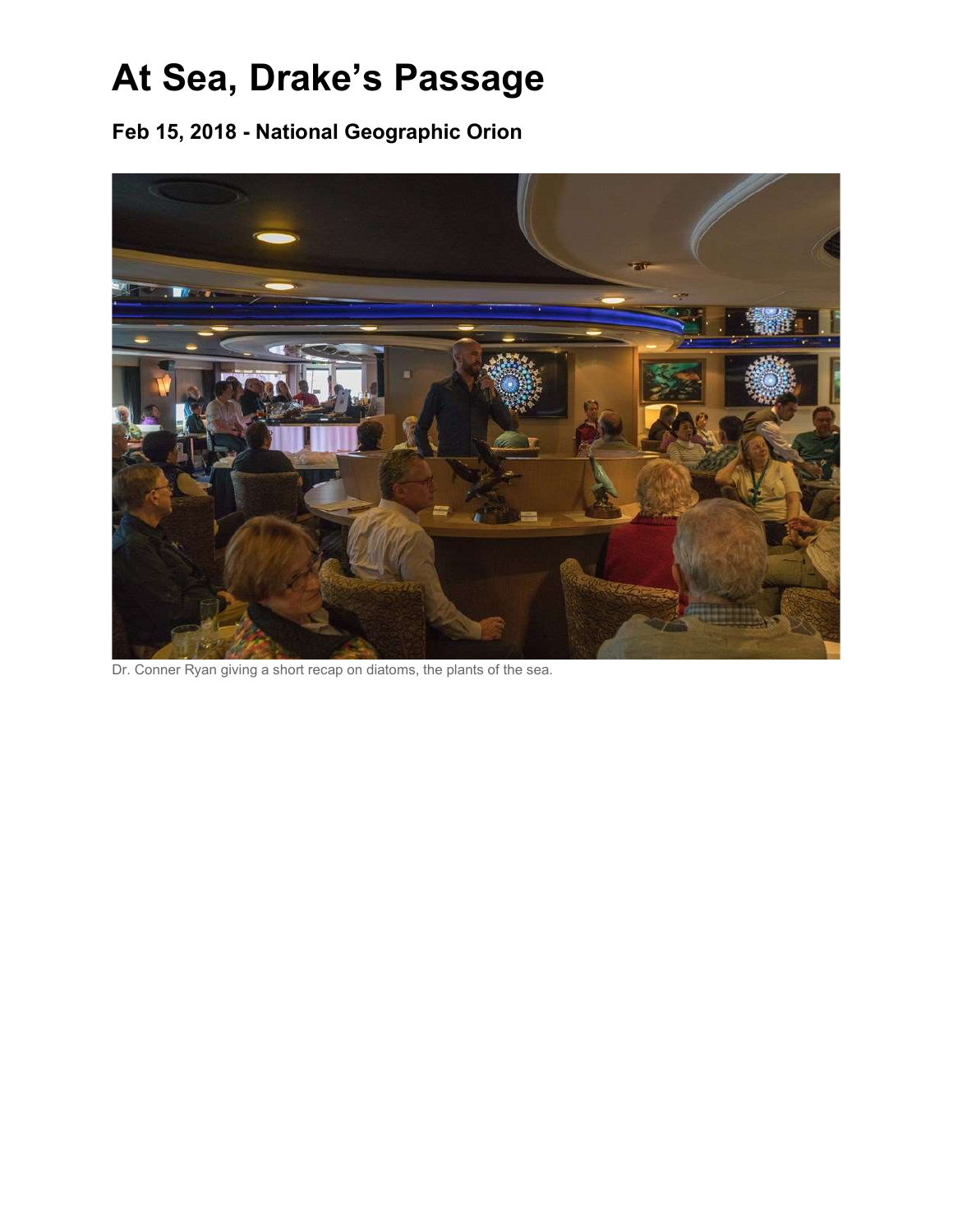

The dining room all prepared for dinner.



The galley working hard on this evening's meal.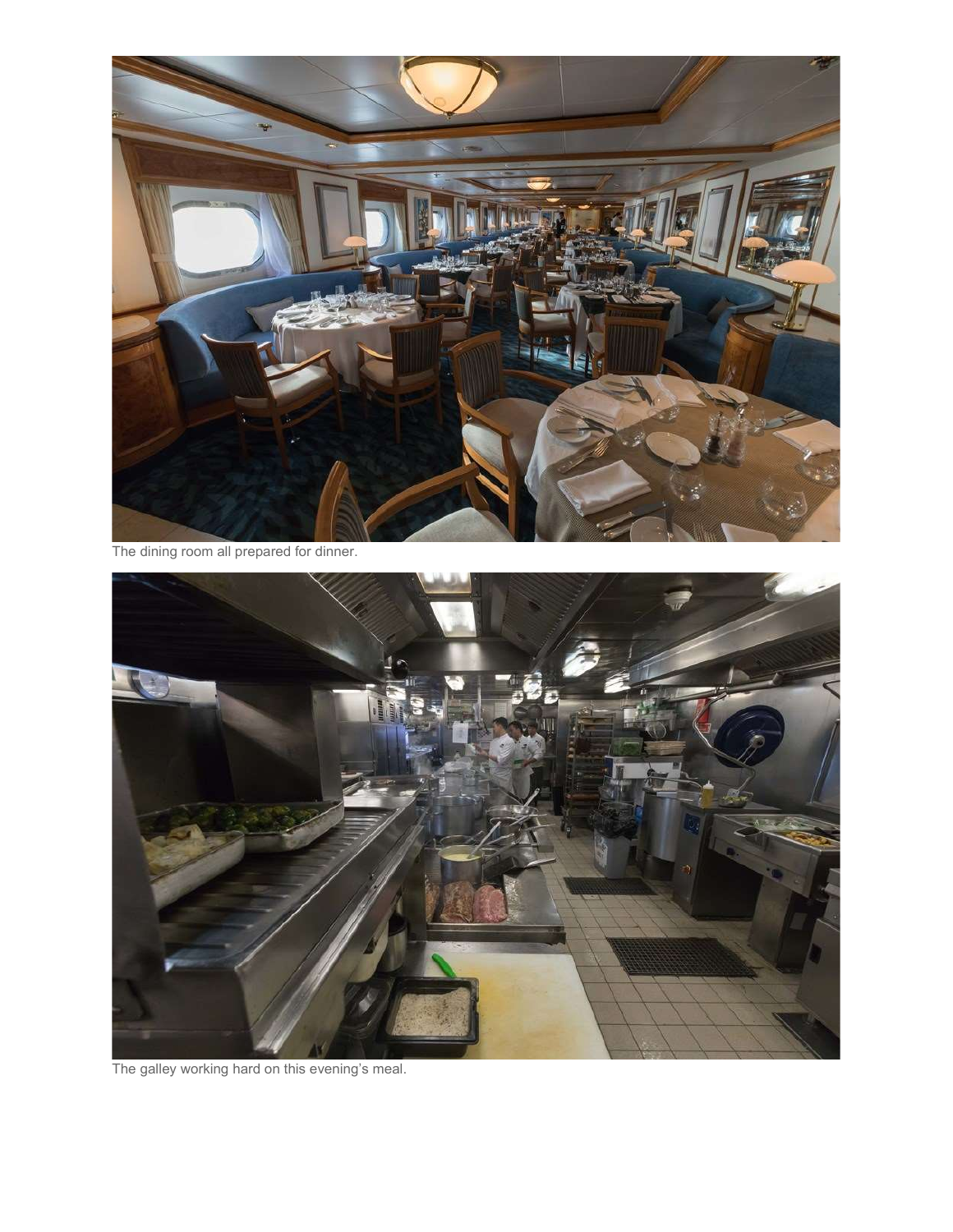

The ship's position on the digital charts, which the guests can all view.



Water spurts up the anchor chain as the ship pushes through the Drake's passage.